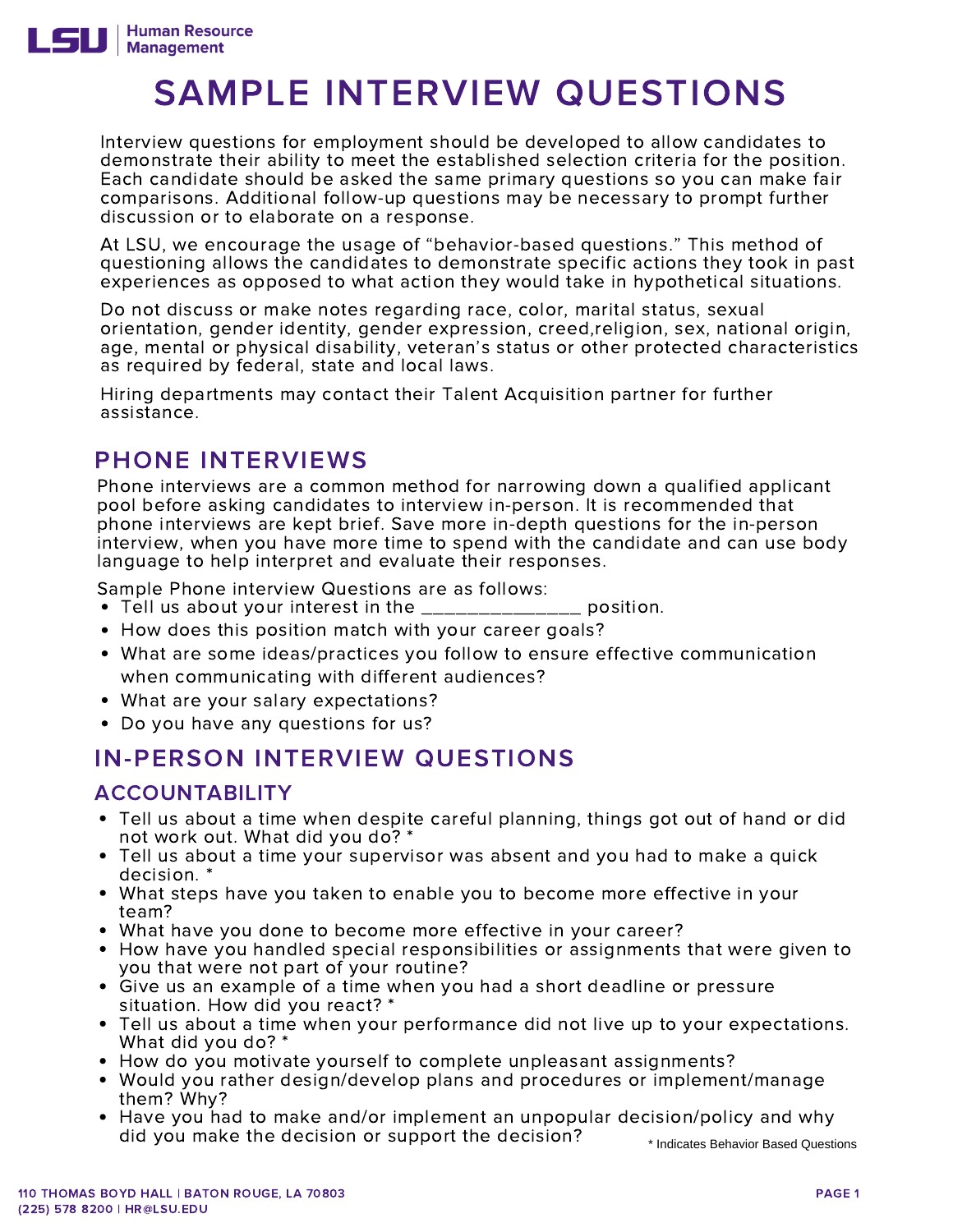

- How do you work with people whom you do not get along with?
- Give us an example of a crisis situation you were involved in and what you did to help resolve it? \*
- Give an example of a time when you handled multiple projects at one time. How were you able to accomplish all of the work? \*
- Tell us about a time you had to go above and beyond the call of duty. \*
- How many levels of management have you interacted with? Please explain.
- Describe a situation when your work was criticized. How did you react? \*
- Describe a situation where you had to work with someone who was difficult, how did you handle it? \*
- How do you define a conducive work atmosphere?
- What type of work environment appeals to you most?
- How do you deal with conflict?

#### COMMUNICATION

- Tell us about the methods of communication you use at work. \*
- How important was communication and interaction with others in your last job? How would you rate your communications skills? Why?
- What are some ideas/practices you follow to insure effective communications with your coworkers?
- Tell us about a time when you communicated concerns/criticisms to a co-worker? Were you effective? \*
- How can a supervisor establish effective communications with staff?
- In what instances do you choose written communication over verbal communication?
- Have you ever had to give an employee bad news (vacation denied, etc.)? How did you deliver this information? \*
- How would your supervisor rate your communication skills?
- you do this? \* • Have you ever had to criticize or tell your supervisor they were wrong? How did

#### CUSTOMER SERVICE

- What does good customer service involve?
- Tell us about a time when you were faced with an irate customer? How did you handle the situation? \*
- Tell us about how you have handled a dissatisfied customer in the past. \*
- Tell us about your experience in dealing with the public. \*
- Give us an example of a situation you handled with superior customer service. \*<br>How have you handled a customer who used abusive language?
- How have you handled a customer who used abusive language?
- Name two criteria essential to establishing effective service standards.
- What are some of the ways you measure customer/user satisfaction?
- What steps do you take to establish a "customer first" attitude in your organization?
- When you wanted to improve the service that you provided to your customers, what did you do first? What efforts have you made in your job to improve the level of customer satisfaction? \* ADAPTABILITY<br>
and or you work with people whom you do not get along Y<br>
1 How do you work with people whom you do not get along y<br>
clive us an example of a crisis situation you were involved if<br>  $\sim$  Fell us about a time yo

#### **DIVERSITY**

- How do you define diversity on the work place?
- Give us a specific example of how you have helped create an environment where differences are valued, encouraged and supported.\*
- How do you support diversity in your unit?
- Tell us about the specific talents and contributions of your team and how you have utilized these qualities to increase individual and team effectiveness.\*

\* Indicates Behavior Based Questions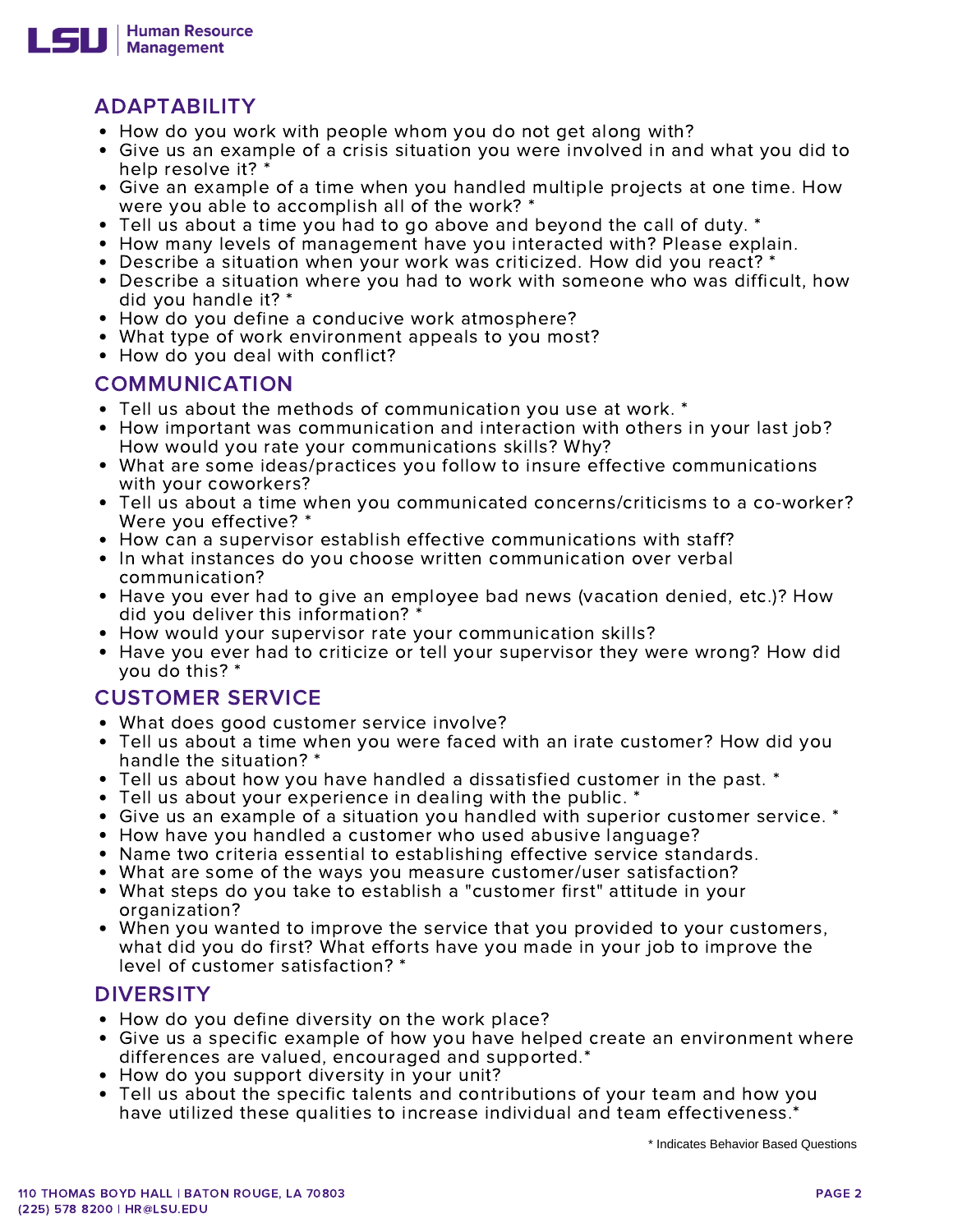

- Describe a time when you gave feedback to an employee who was unaccepting of others?\*
- Tell us about a time when you witnessed someone intimidating or harassing another person. What did you do? In retrospect, what might you have done differently?\*
- Tell us about your experience supporting a diverse student body. Why does this matter? How does one demonstrate commitment?
- experiences, perspectives, backgrounds, and abilities? • How do you ensure that your curriculum is relevant to students with varied

### EDUCATION AND EXPERIENCE

#### EDUCATION

- What aspect of your education applies to this position?
- What have you done outside of formal education to improve your skills?
- What training opportunities have you taken advantage of and why?

#### EXPERIENCE

- Tell us about your work experience and career path.
- How does your experience qualify you for this job?
- Describe a typical day at your present position.
- What were your three greatest accomplishments on your last job? \*
- What are some of the things you have done well on your current job? \*
- What is the best lesson you learned from the jobs you have had?
- What is the most difficult assignment you have had?
- Why do you want to leave your current job?
- Describe yourself telling us about your professional skills and abilities.
- Recall an incident where you made a major mistake. What did you do after the mistake was made? What did you learn from this mistake? \*
- Please tell us about the most difficult job-related task you have faced and how you handled the situation.

#### SUPERVISON AND MANAGEMENT EXPERIENCE

- Give an example of a time when you resolved a grievance? \*
- What experience have you had in investigating discrimination/sexual harassment complaints?
- What do you like the best about supervision?
- What do you like the least about supervision?
- Describe your most positive experience in supervision. Describe your most negative experience in supervision.
- Describe your most negative experience in supervision.
- Give us an example of a situation that you handled which would demonstrate your ability to supervise. \*
- What qualities did you look for when hiring staff?
- Have you supervised volunteers? Tell us about your experience.
- How would you assess your ability as a supervisor? Why?
- Describe the attributes of your most ideal and least ideal boss?

#### EMPOWERING STAFF

- Tell us about a time when you needed to delegate parts of a large assignment. How did you decide to assign the work? What problems occurred? What was the Describe a time when you gave feedback to an employee who was unaccepting<br>of others?"<br>Tell is a sbout a time when you will exacted smecone intimidating on haressing<br>antifere pyton. What did you do? In retrospect, what migh outcome?\*
- Give us a specific example of how you have empowered your team to make independent decisions.\*
- Tell us about the expectations you create for your team. What are they? What factors do you consider in setting/communicating expectations?\*

\* Indicates Behavior Based Questions